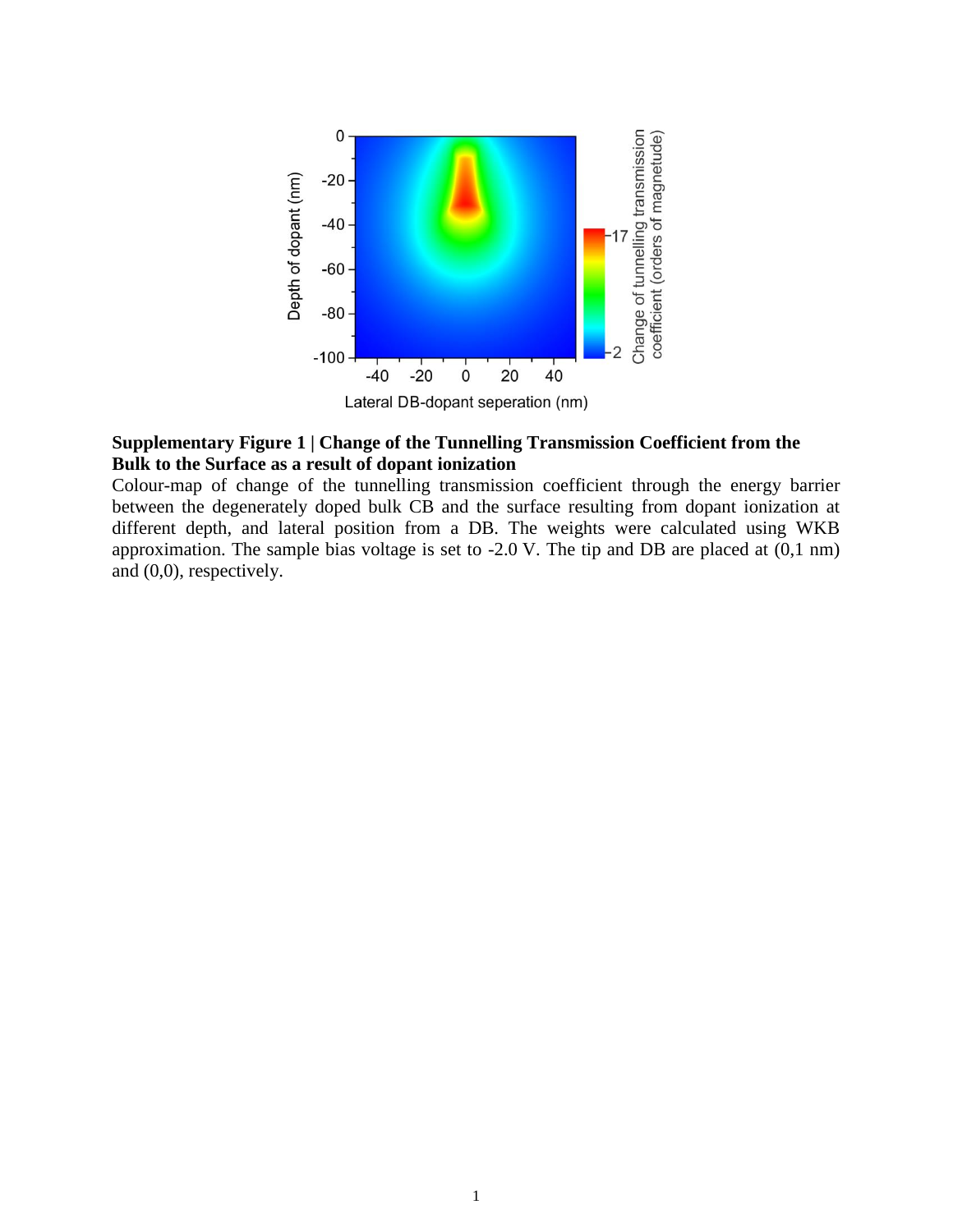

## **Supplementary Figure 2 | Additional Example: Time-resolved STM on a slow switching DB (DB2)**

Forward (-1.2 V to -1.0 V) and reverse bias spectroscopy sweeps in the case of a DB with slow time dynamics reveals conductance hysteresis. The *I(V)* curves are the averages of 100 sweeps at different total sweep times indicated on the side of each curve. The hysteresis loop closes for sweep times around 6.5 s, indicating dynamics in the range of hertz at the transition bias.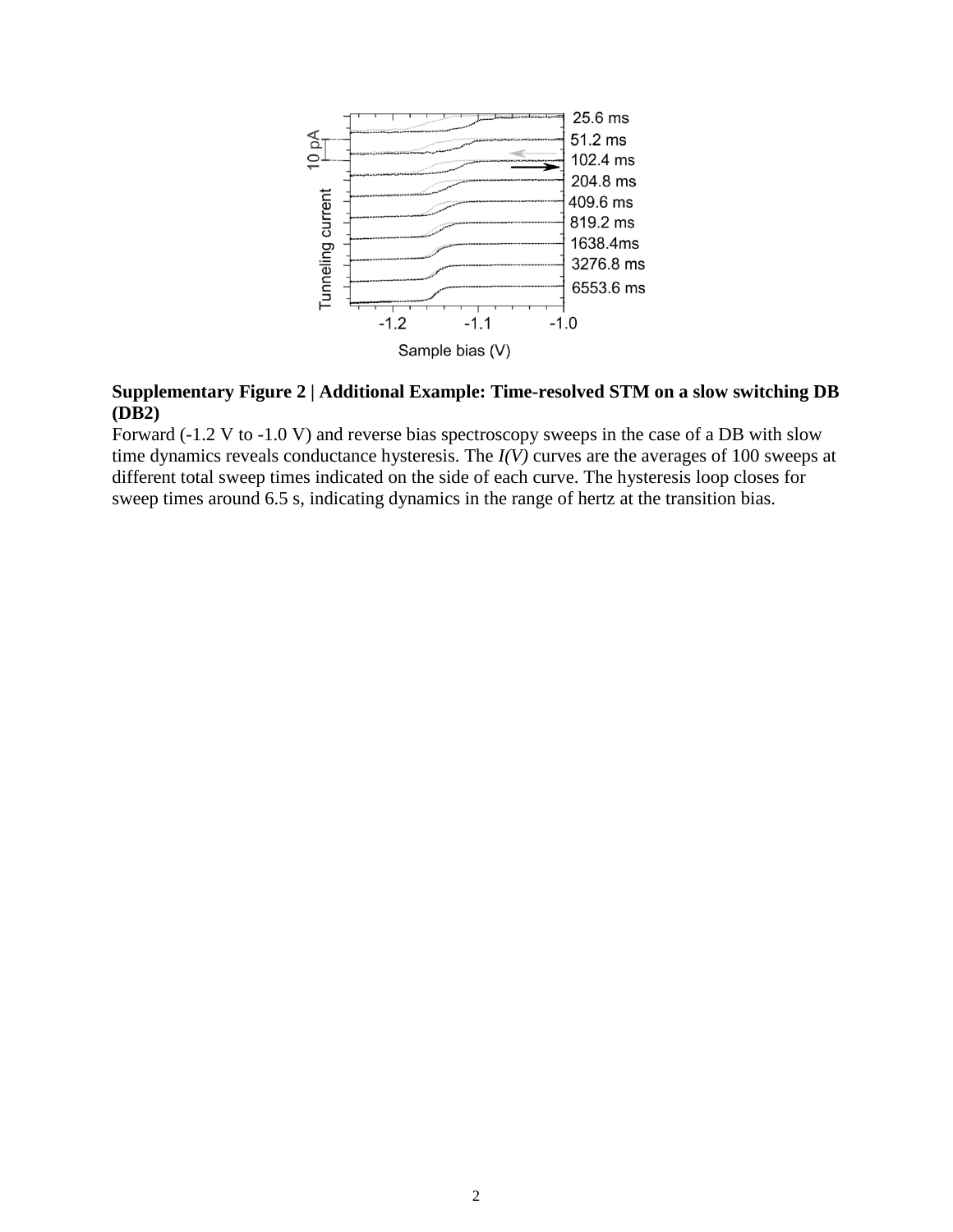

**Supplementary Figure 3** | **Time resolved**  $I(V)$  **spectroscopy on the DB in supplementary Fig. 2**.

Current from a 1 µs width probe pulse with and without a 10 µs width preceding pump pulse. The delay from the trailing edge of the pump pulse to the leading edge of the probe pulse is 10 ns and the DC bias voltage is set at -0.80 V. The amplitude of the pump pulse is 0.60 V and that of the probe pulse is swept from 50 to 450 mV. Since the polarity of both pulses is negative, the pumped bias is -1.40 V and the probe sweeps the bias range of -0.85 to -1.25 V. The timeresolved *I*(*V*) measurement shows a wider hysteresis loop than any of the conventional STS sweeps, in agreement with the trend of widening of the hysteresis loop for faster *I(V)* sweeps observed in Supplementary Fig. 2. The time-resolved spectra measured with and without the pump pulse are analogous to forward and reverse sweeps of the conventional spectra shown in Supplementary Fig. 2, respectively.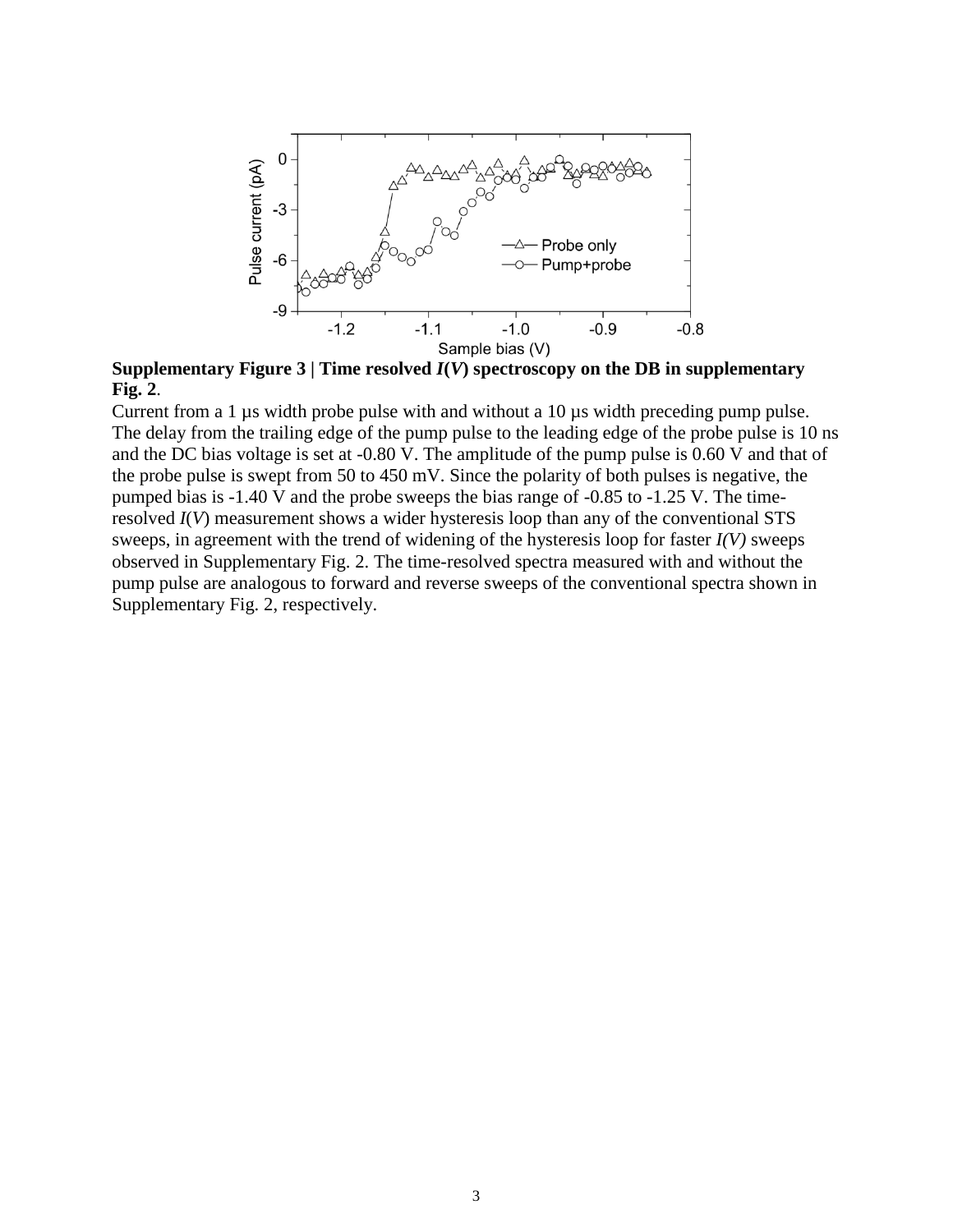

## **Supplementary Figure 4** | **Time-resolved STM** measurement of  $τ$ <sub>LH</sub> at different pump bias **on the DB in Supplementary Fig. 2.**

The DC offset is -0.80 V. The probe width and relative delay is 1 µs and 10 ns, respectively. Red curves are exponential fits. (b) *τ*LH versus pumped bias. Error bars indicate the standard errors of the exponential fits.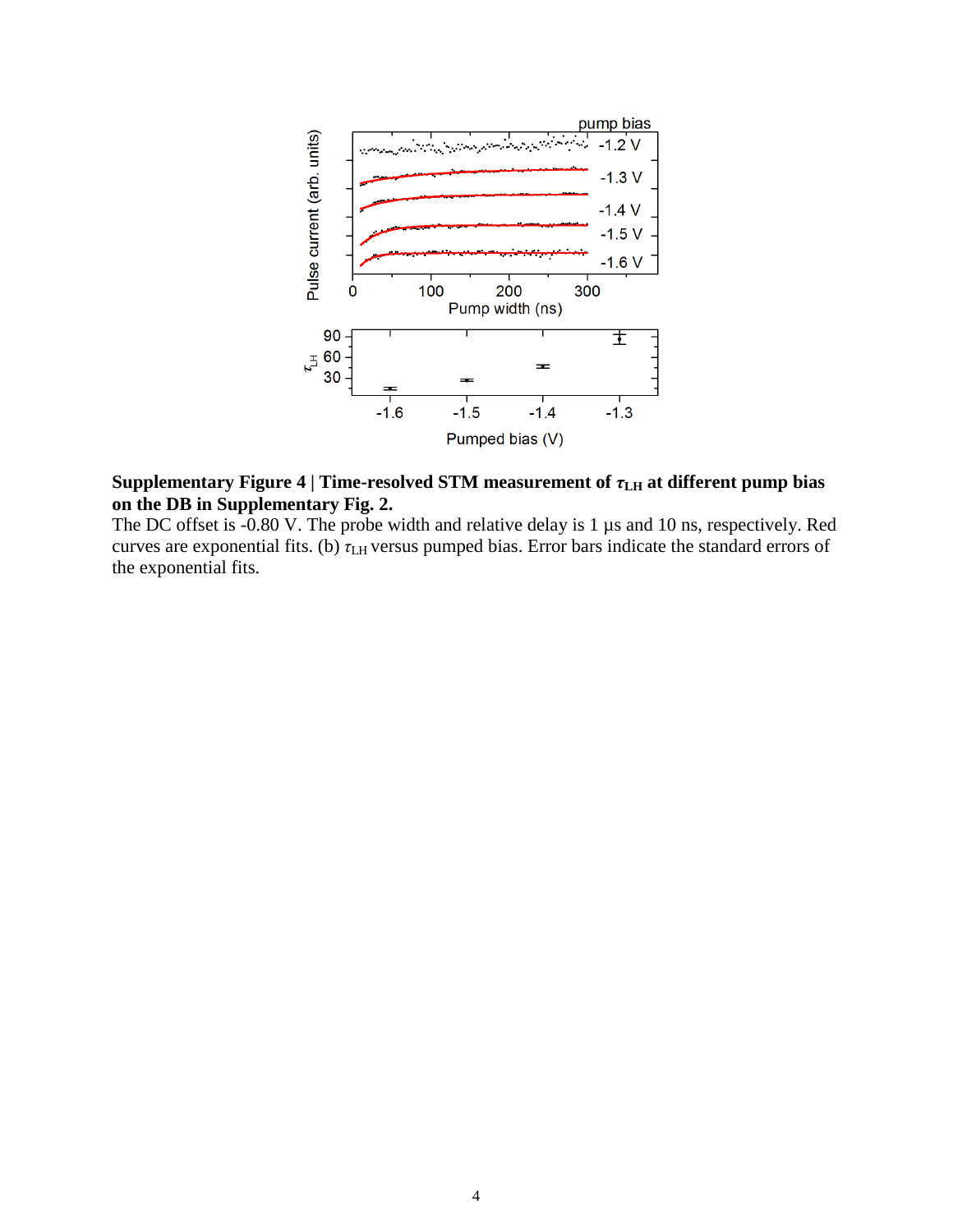

## **Supplementary Figure 5 |**

(a) The arsenic dopant can be stripped of its bound electron through tunnel ionization in the presence of a field. (b) Ionization rate as a function of field strength. Inset shows a semilogarithmic plot with the dark shaded region indicating the typical timescales for standard STM measurements. The lighter shaded region indicates the timescales that are accessible in timeresolved STM.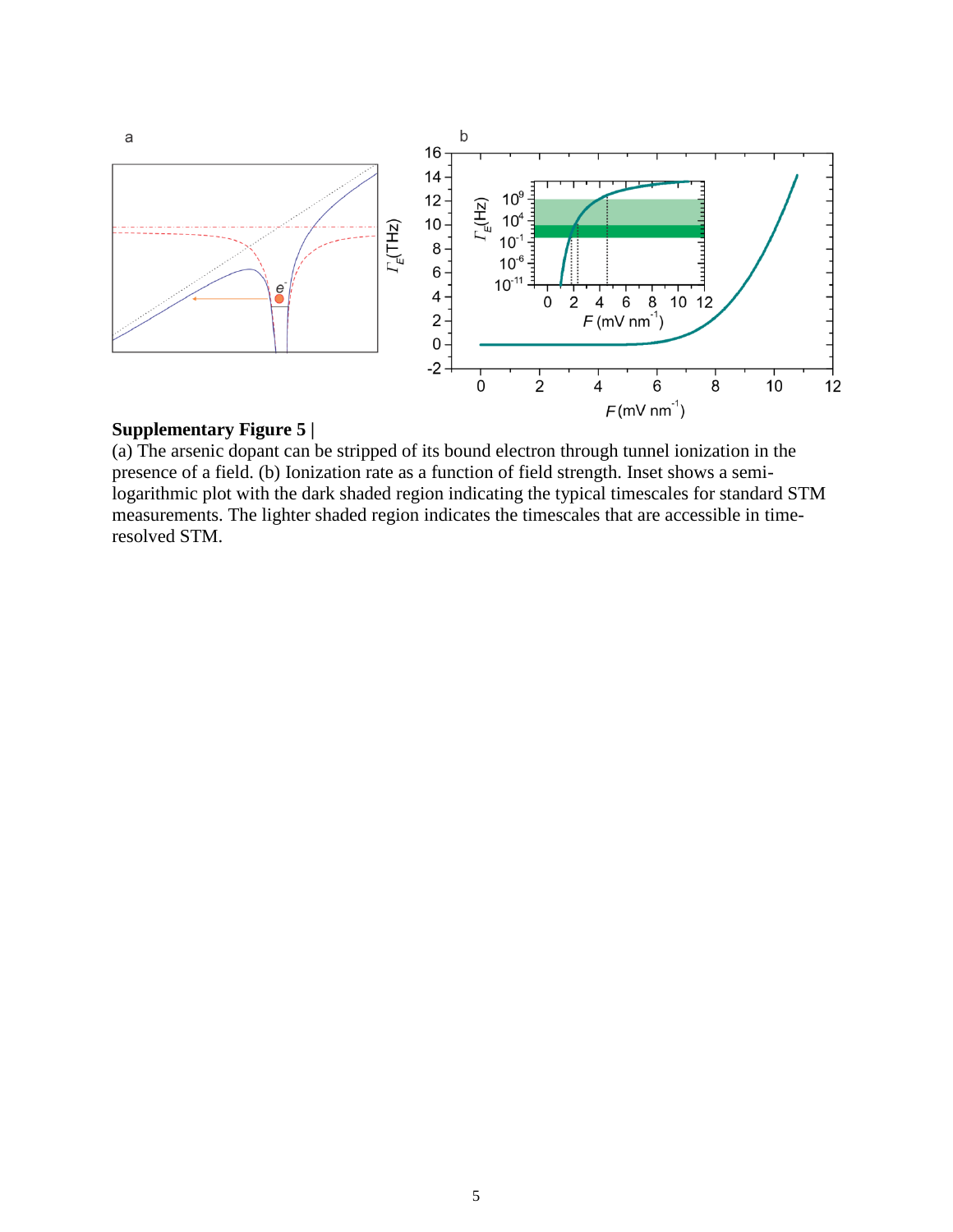

**Supplementary Figure 6 | Multiple dopant ionization signatures in filled state tunnelling spectroscopy of a DB** 

DC tunnelling spectroscopy of DBs on samples prepared at  $1250^{\circ}$ C exhibit a wide range of critical voltages and signatures of multiple dopant ionizations. Here, we show an example with several features indicative of dopant ionization events.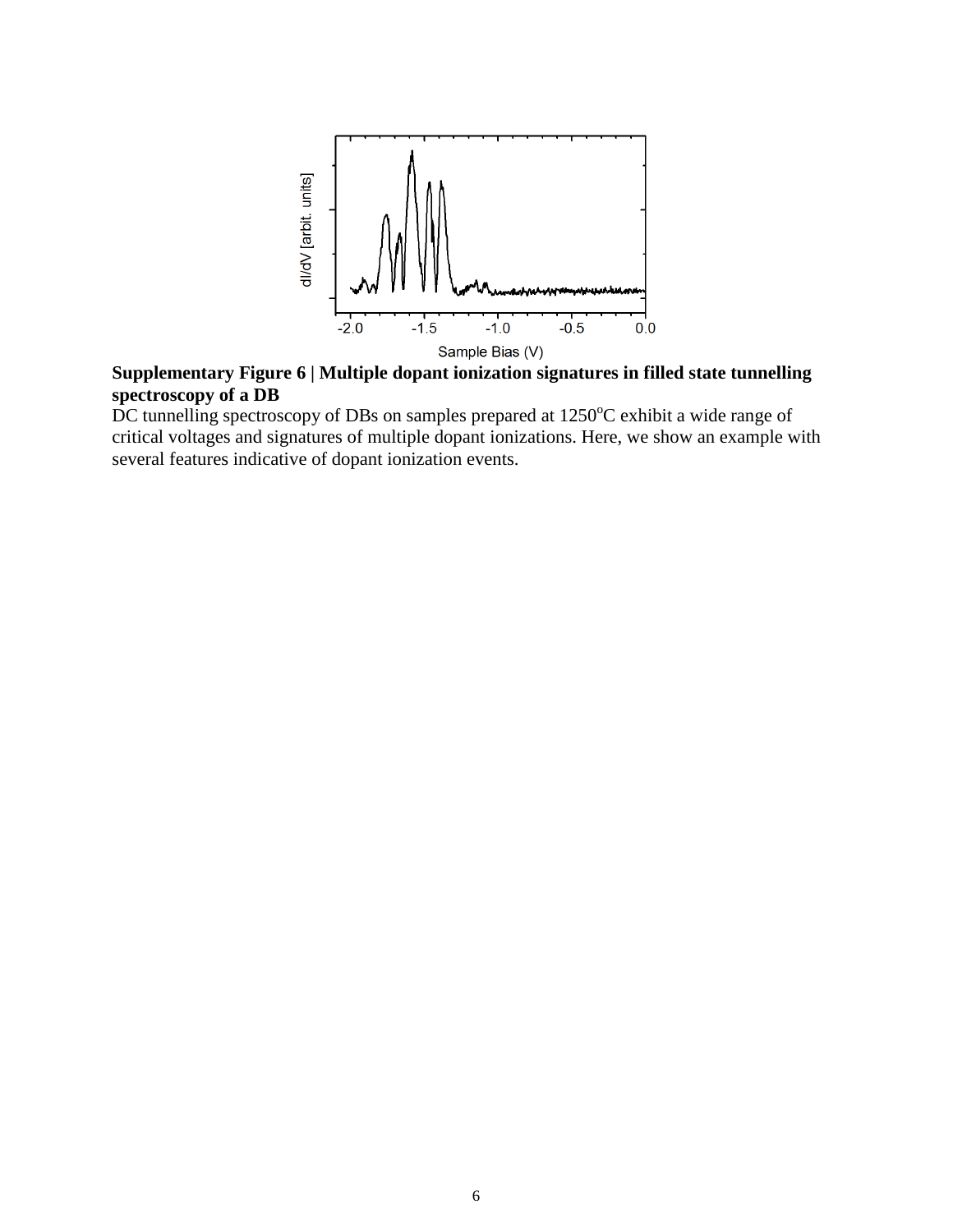## **Supplementary Note 1 | Signal Pair Analysis of Slow Transitions in the Bistable Energy Regime**

The transition rates between the high conductance and low conductance states were calculated using a form of signal-pair analysis<sup>1</sup>. The current-traces were placed in histograms and the high conductance and low conductance states were fit with Gaussian functions. Regions of the histograms within each state were selected where the contributions from other states were minimized. Correlations were then calculated between these selected regions based on a linear transition pathway. The transition rates were determined directly from the fit of derived correlation functions<sup>1</sup> to these generated correlation data.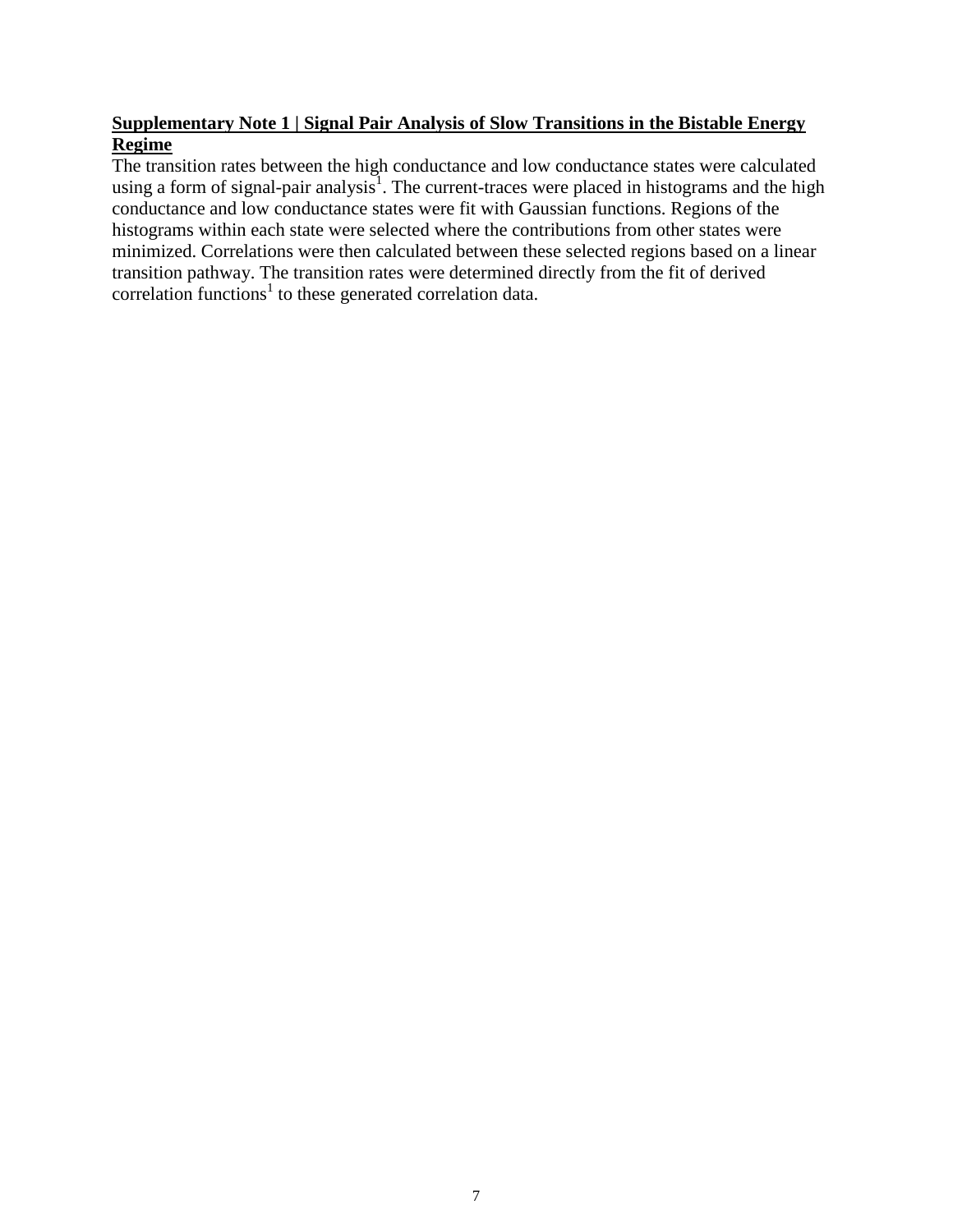#### **Supplementary Note 2 | Theoretical Treatment of Tunnel Ionization of Neutral As Dopants**

Dopants are ionized in the field of the tip. The bound electron tunnels through a roughly triangular barrier formed by the confining potential of the host dopants and the tilted potential of the field, as shown in Supplementary Fig. 5a. Ionization rate is a function of field strength, which can be derived analytically for the Hydrogen atom,

$$
\Gamma_{\text{ion}}(F) = \frac{4m^3e^9}{\hbar^7F} \exp\left[\frac{-2m^2e^5}{3\hbar^4F}\right].
$$
 (1)

To treat the case of an arsenic dopants in silicon, we adapt this relation and express it in terms of the binding energy, as

as  
\n
$$
\Gamma_{\text{ion}}(F) = \frac{128\pi\varepsilon E_{\text{bind}}}{\hbar e^3 F} \exp\left[\frac{-32\pi\varepsilon E_{\text{bind}}}{3e^3 F}\right],
$$
\n(2)

which is the inverse of the time constant,  $\tau_{LH}$ , in equation (1) of the manuscript. The binding energy and dielectric constant in this equation are modified from the case of the hydrogen atom in vacuum to reflect the binding energy of the arsenic dopants and the dielectric constant of silicon. This form of the ionization rate as a function of field strength does not explicitly include the effective mass of the electron, instead using the known binding energy of 54 meV. This is done since the effective mass treatment of an electron dopants in silicon underestimates the binding energy by a factor of nearly two. Since the binding energy plays a very important role in determining the rate of tunnel ionization, we choose to insist on this quantity in our treatment of dopants.

Supplementary Fig. 5b shows ionization as a function of field strength. The rate increases non-linearly, and within the fields that can be experienced by near-surface dopants, we see that there is a dramatic change in the ionization rate from effectively zero, to much faster than the timescales that are accessible in STM experiments, shown as shaded regions in the inset of Supplementary Fig. 5b. The sharp transition studied in this paper is due to this rapid transition in rates as the field experienced by individual dopants increases.